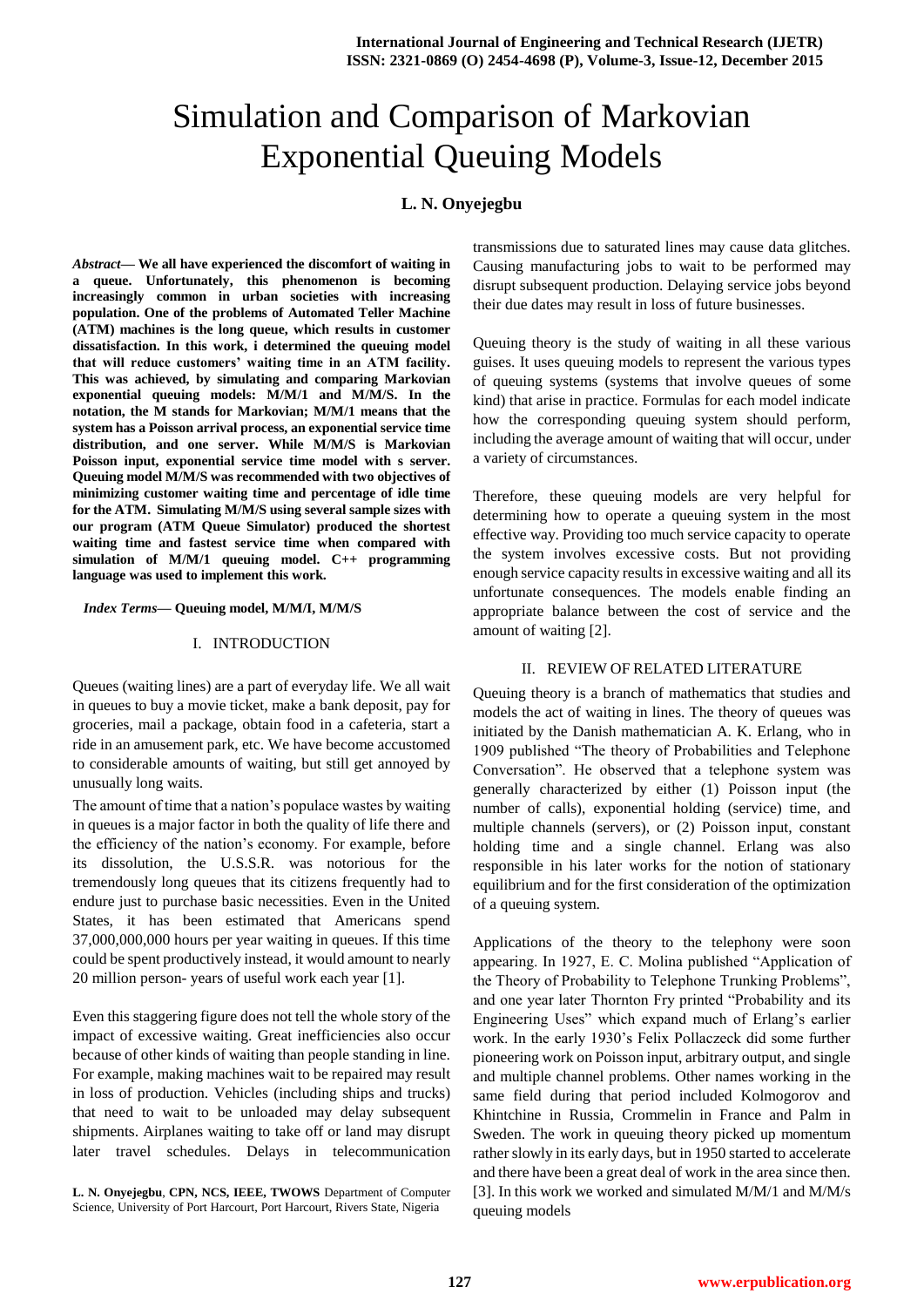#### III. QUEUING MODELS

Historically queuing theory began in 1913 with the work of A.K. Erlang on telephone traffic. In this work Erlang sought to answer such questions as how many telephone circuits and operators are required to satisfy a given demand. Applications to manufacturing, however, began largely with the later work of J.R. Jackson (1963) which outlines the now well-known Jackson queuing network. A solution for queue length probability distribution is provided for job shop-like queuing networks. External arrivals enter the first workstation according to the Poisson distribution and are subsequently routed either to the next process with probability *ij p* or out of the system with probability1− *pij* . Processing times are also Poisson, and there is infinite buffer capacity. Queue discipline must not rely on future routing or service time information, and thus is considered first come first serve (FCFS). Utilization of any station should not exceed 100%. Under these conditions, a product form solution exists stating that the probability that the network as a whole will be in a state, defined by the number of jobs waiting at each queue, is simply the product of the probabilities of each queue individually having said number of jobs waiting. However, the limitations of the necessary conditions led researchers to seek out adaptations of the method so as to reflect more realistic systems [4].

There are different types of Queuing models; Markovian single server queuing model M/M/1, Markovian Poisson input, exponential service time model with s servers M/M/s. Poisson input, general service time model with 1 server M/G/1. Poisson input, Erlang service time model with 1 server  $M/E_k/1$ . There is also  $M/M/C/K$ , queuing model where first M represents Markovian exponential distribution of inter-arrival times, second M represents Markovian exponential distribution of service times, C (a positive integer) represents the number of servers, and K is the specified number of customers in a queuing system. This general model contains only limited number of K customers in the system. However, if there are unlimited numbers of customers, it means  $K = Q$ , then our model will be labeled as M/M/C [5].

#### IV. M/M/1 QUEUING MODEL FORMULA

Here we will show how to model a single-queue single-server system with our ATM. In the notation, the M stands for Markovian; M/M/1 means that the system has a Poisson arrival process, an exponential service time distribution, and one server. Queuing theory provides exact theoretical results for some performance measures of an M/M/1 queuing system and this model makes it easy to compare empirical results with the corresponding theoretical results. [6].

$$
L_s = \frac{\lambda}{\mu - \lambda} \qquad W_q = \frac{\lambda}{\mu(\mu - \lambda)} \qquad P_o = 1 - \frac{\lambda}{\mu}
$$

$$
P_{n>k} = \left(\frac{\lambda^{-k+1}}{\mu}\right) L_q = \frac{\lambda^2}{\mu(\mu-\lambda)} W_s = \frac{1}{\mu-\lambda} \quad \rho = \frac{\lambda}{\mu}
$$
  
(1)

## V. MODEL B (M/M/S): MULTIPLE-CHANNEL QUEUING MODEL

Multiple-channel queuing system is one in which two or more servers or channels are available to handle arriving customers. We still assume that customers awaiting service form one single line and then proceed to the first available server. Multichannel, single-phase waiting lines are found in many banks today: A common line is formed, and the customer at the head of the line proceeds to the first ATM.

The multiple-channel system presented assumes that arrivals follow a Poisson probability distribution and

that service times are exponentially distributed. Service is first-come, first-served, and all servers are assumed to perform at the same rate. Other assumptions listed earlier for the single-channel model also apply [7].

|  | Table I. Parameters used in M/M/1 simulation |  |  |  |
|--|----------------------------------------------|--|--|--|
|--|----------------------------------------------|--|--|--|

| Where $\lambda$ = mean number of arrivals per time period.  |  |  |  |  |  |  |
|-------------------------------------------------------------|--|--|--|--|--|--|
| $\mu$ = mean number of people served per time period.       |  |  |  |  |  |  |
| $Ls$ = average number of units (customers) in the           |  |  |  |  |  |  |
| system (waiting and being served)                           |  |  |  |  |  |  |
| $w_s$ = average time a unit spends in the system            |  |  |  |  |  |  |
| (waiting time plus service time)                            |  |  |  |  |  |  |
| $La$ = average number of units waiting in the queue         |  |  |  |  |  |  |
| $Wa$ = average time a unit spends waiting in the queue      |  |  |  |  |  |  |
| $\rho$ = utilization factor for the system                  |  |  |  |  |  |  |
| $P_0$ = probability of 0 units in the system (that is, the  |  |  |  |  |  |  |
| service unit is idle)                                       |  |  |  |  |  |  |
| $P_{n>k}$ = probability of more than k units in the system, |  |  |  |  |  |  |
| where n is the number of units in the system.               |  |  |  |  |  |  |
|                                                             |  |  |  |  |  |  |

## IV. M/M/S QUEUING MODEL FORMULA

The multiserver queue M/M/s is the model used most in analyzing service stations with more than one server such as banks, checkout counters in stores, checkin counters in airports and the like. The arrival of customers is assumed to follow a Poisson process, service times are assumed to have an exponential distribution and let the number of servers be *s*  providing service independently of each other. We also assume that the arriving customers form a single queue and the one at the head of the waiting line gets into service as soon as a server is free. No server stays idle as long as there are customers to serve. Equation 2. gives M/M/S Formula.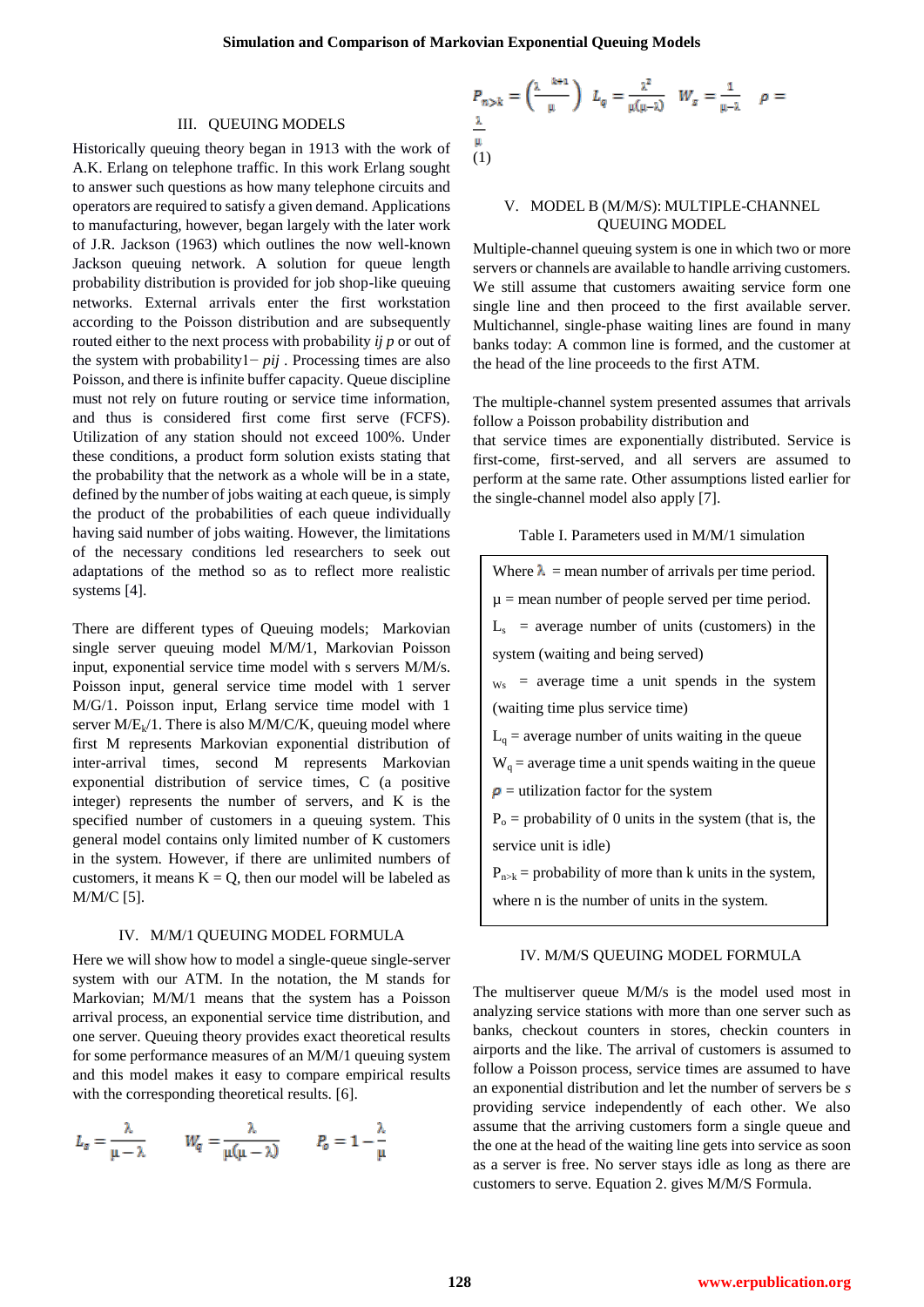# **International Journal of Engineering and Technical Research (IJETR) ISSN: 2321-0869 (O) 2454-4698 (P), Volume-3, Issue-12, December 2015**

$$
L_{s} = L_{q} + \frac{\lambda}{\mu} \quad P_{n > k} = \left(\frac{\lambda^{k+1}}{\mu}\right) \ L_{q} = L_{s} - \frac{\lambda}{\mu} \qquad W_{q} = \frac{L_{q}}{\lambda} \qquad W_{q} = \frac{1}{\lambda} \qquad W_{s} = \frac{1}{\lambda} \qquad \rho = \frac{\lambda}{\mu} \qquad P_{o} = \frac{1}{\sum_{k=0}^{k} \left(\frac{\lambda^{k} u}{n!} \right)^{n} + \frac{\left(\lambda^{k} u\right)^{s}}{s! \left(1 - \lambda^{s} \left(\frac{\lambda^{k} u}{n!}\right)\right)}} \tag{2}
$$

Table II. Parameters used for M/M/S simulation

Where  $\lambda$  = mean number of arrivals per time period.  $u =$  mean number of people served per time period.  $L<sub>s</sub>$  = average number of units (customers) in the system (waiting and being served)

 $w_s$  = average time a unit spends in the system (waiting time plus service time)

 $L_q$  = average number of units waiting in the queue

 $W_q$  = average time a unit spends waiting in the queue  $\rho$  = utilization factor for the system

 $n =$  the number of customers in queuing system

s = number of servers (channels)

 $P_0$  = probability of 0 units in the system (that is, the service unit is idle)

 $P_{n\ge k}$  = probability of more than k units in the system, where n is the number of units in the system.



Fig 1. Behaviour of customers in the ATM Figure 1 shows the behaviour of customers in the ATM



Fig 2: Simulation of M/M/1 and M/M/S



Fig 3: Simulation of M/M/1 and M/M/S with a large sample size



Fig 4.: Simulation of M/M/1 and M/M/S with minimal sample size

|                | M/M/1  |    |        |                |              |               | M/M/S        |         |             |              |             |              |
|----------------|--------|----|--------|----------------|--------------|---------------|--------------|---------|-------------|--------------|-------------|--------------|
| S/No           | λ      | μ  | $P_0$  | Ls(Hr)         | $W_{s(Min)}$ | $L_q$<br>(Hr) | $W_{q(Min)}$ | $P_0$   | $L_{s(Hr)}$ | $W_{s(Min)}$ | $L_{q(Hr)}$ | $W_{q(Min)}$ |
|                | ◠<br>∠ | 3  | 0.33   | 2              | 60           | 1.33          | 40           | 0.5     | 0.75        | 22.5         | 0.08        | 2.5          |
| 2              |        | 7  | $-0.3$ | 2.5            | 30           | 1.79          | 21.43        | 0.5     | 0.82        | 9.89         | 0.11        | 1.32         |
| 3              | 10     | 12 | $-0.2$ | 5              | 30           | 4.17          | 25           | $-0.45$ | 1.03        | 6.15         | 0.19        | 1.15         |
| $\overline{4}$ | 20     | 25 | $-0.2$ | $\overline{4}$ | 12           | 3.2           | 9.6          | $-0.47$ | 0.97        | 2.9          | 0.17        | 0.5          |
| 5              | 18     | 20 | $-0.1$ | 9              | 30           | 8.1           | 27           | $-0.43$ | 1.16        | 3.86         | 0.26        | 0.86         |

# **Table III: Simulated results of M/M/1 and M/M/S queuing models**

Table III is the simulated result from the model.